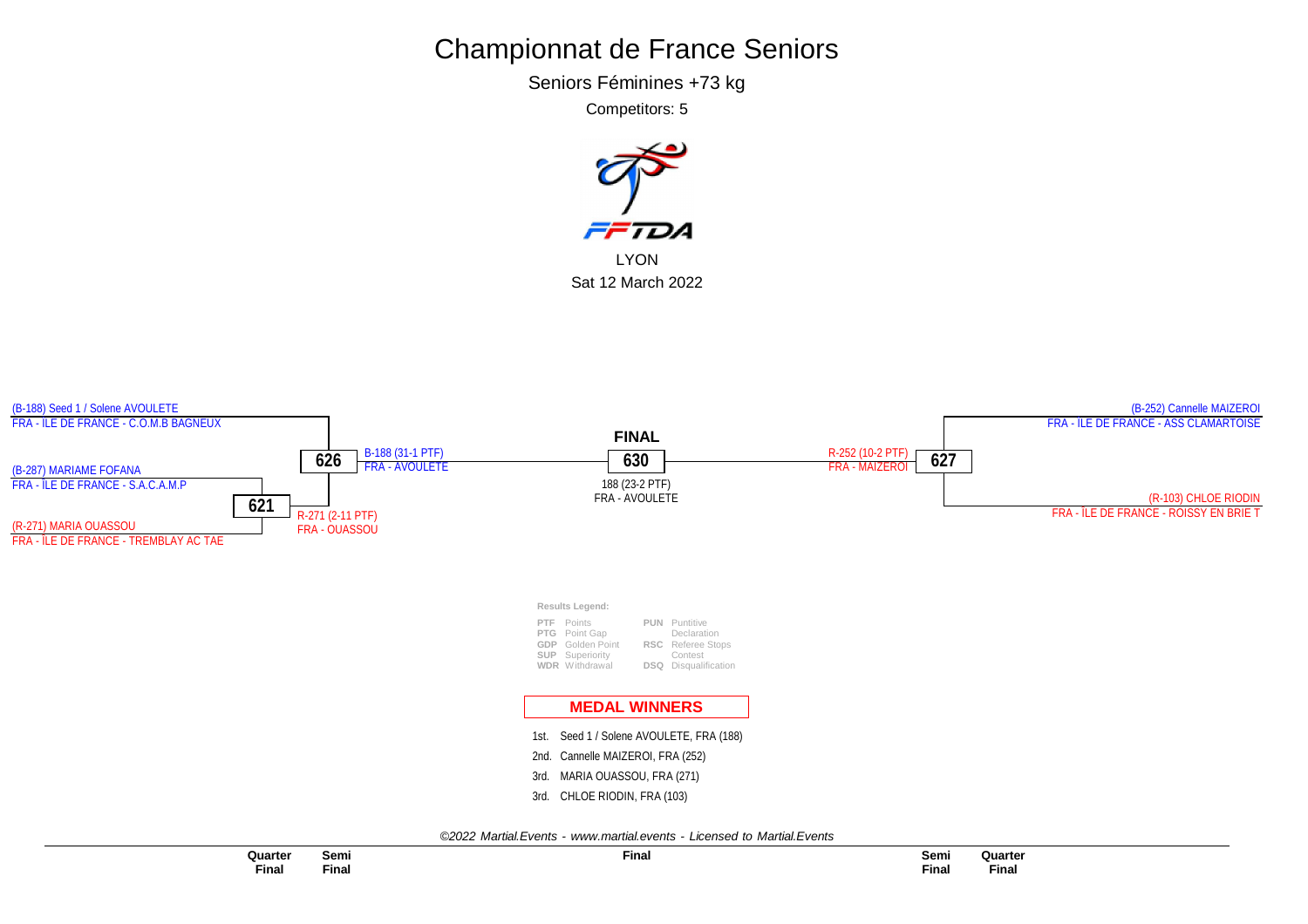Seniors Féminines -46 kg

Competitors: 9

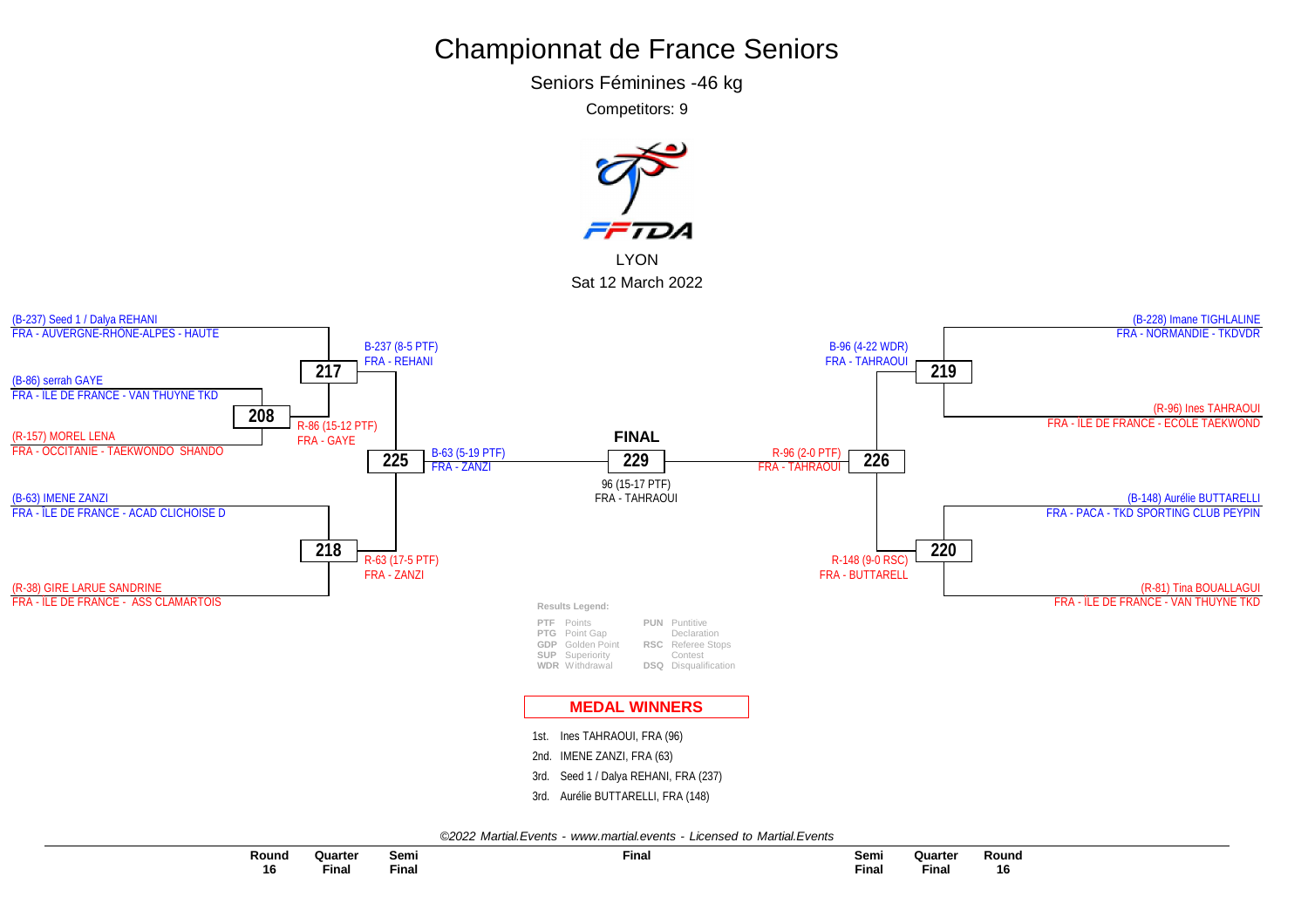Seniors Féminines -49 kg

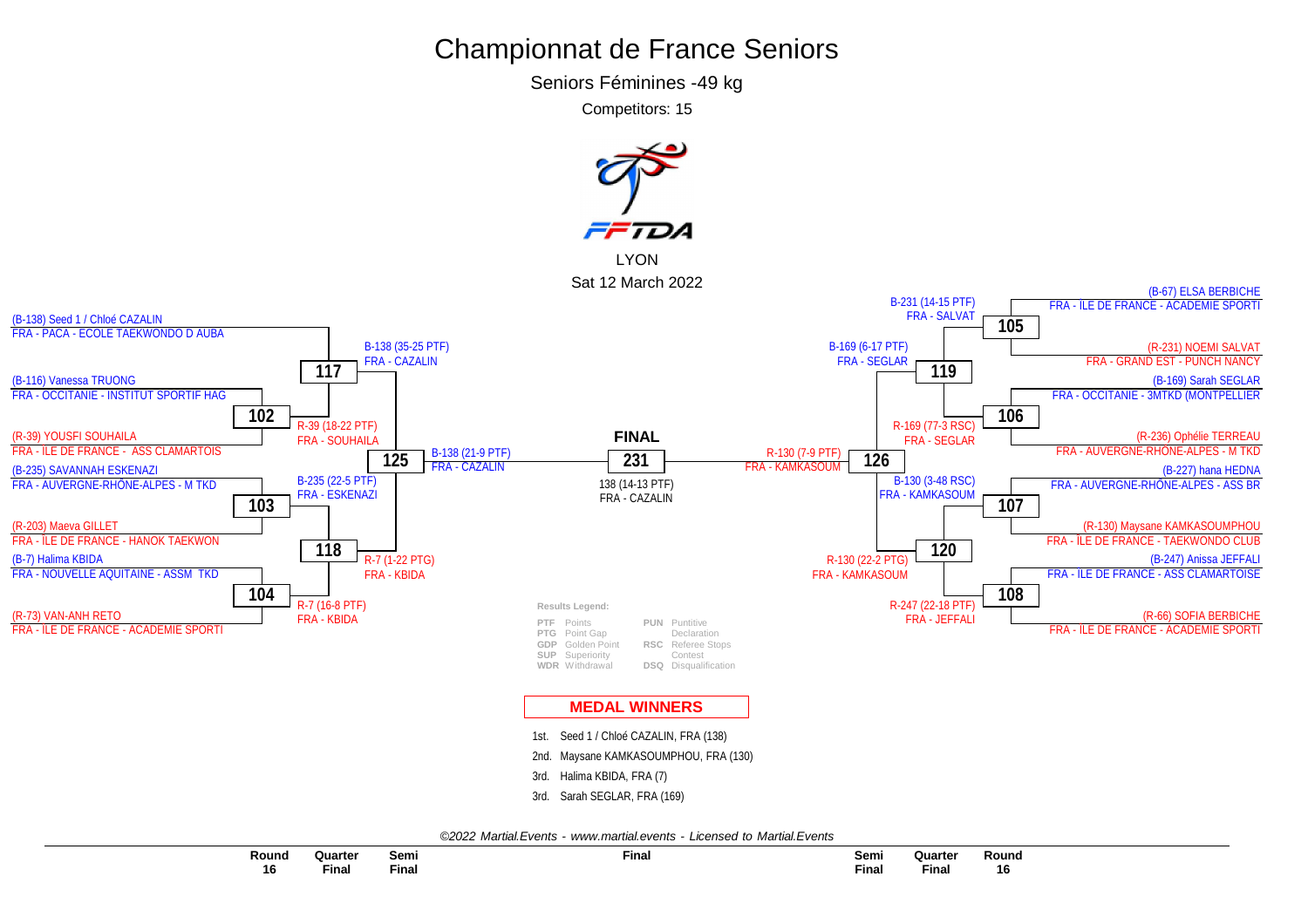Seniors Féminines -53 kg

Competitors: 15

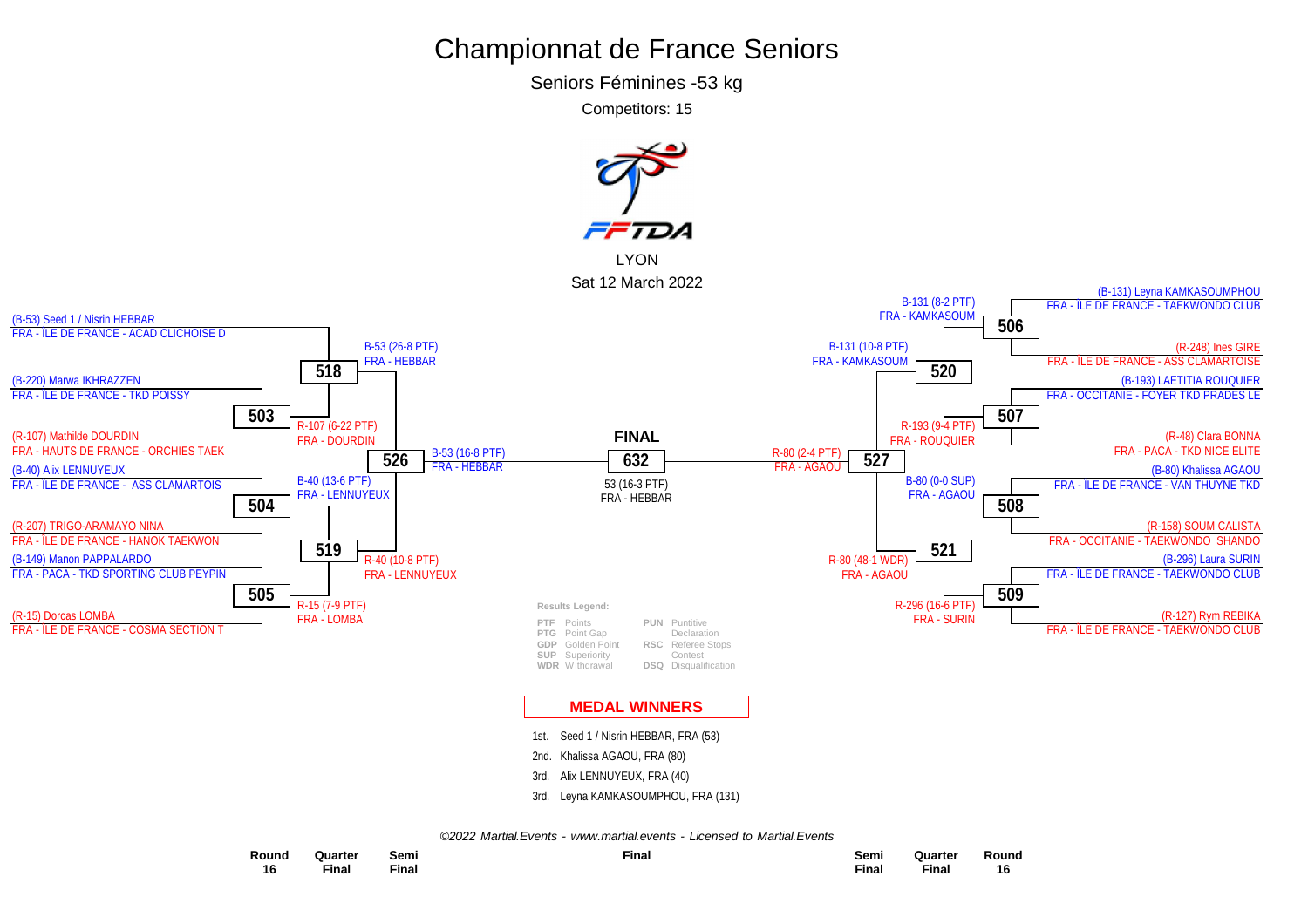

**Semi Final Final Semi Final Quarter Final Quarter Final Round 16 Round 16 Round 32 Round 32**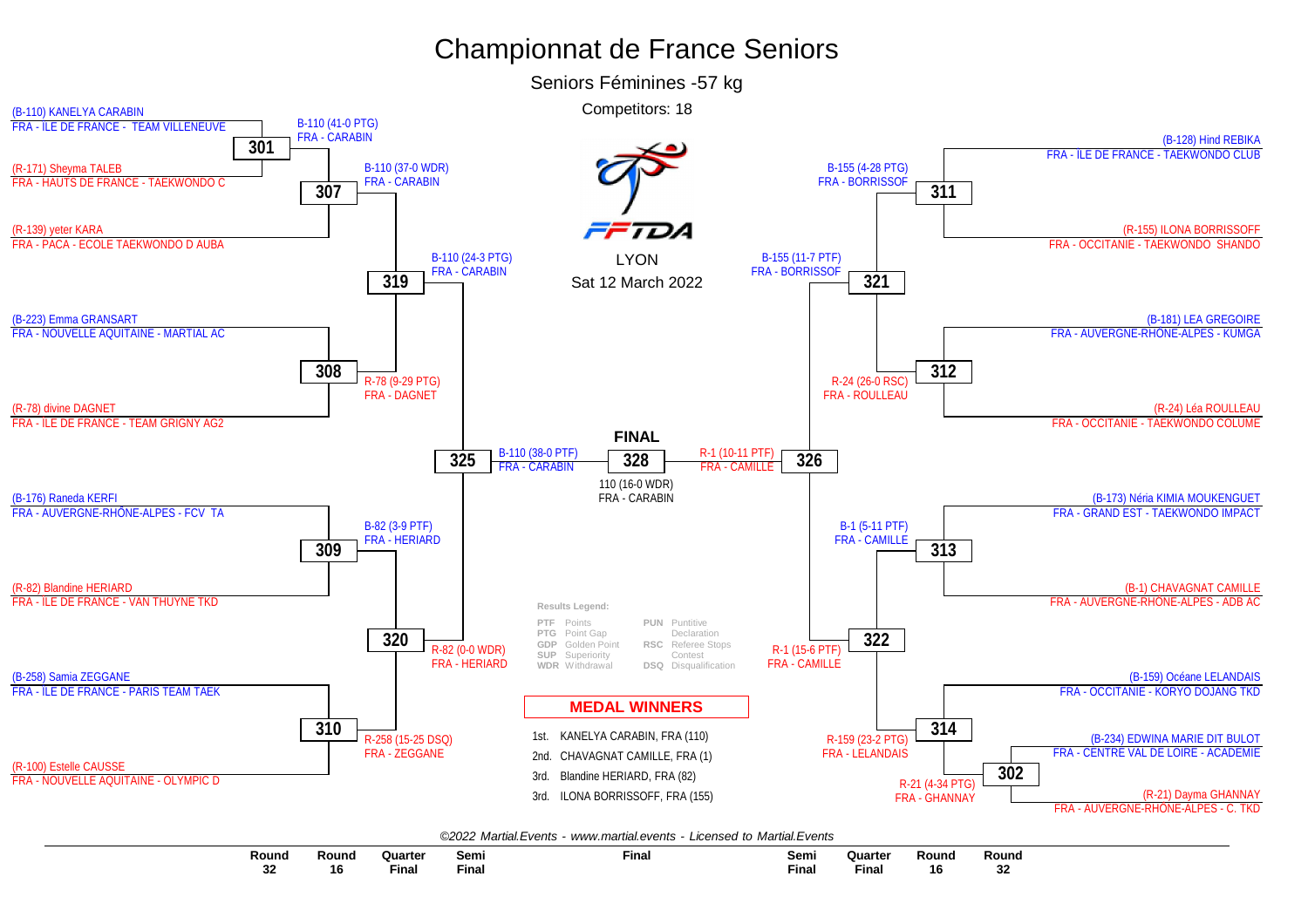Seniors Féminines -62 kg



|  |  | ©2022 Martial.Events - www.martial.events - Licensed to Martial.Events |  |  |  |  |
|--|--|------------------------------------------------------------------------|--|--|--|--|
|--|--|------------------------------------------------------------------------|--|--|--|--|

| Round     | Round | Quartei                                                                                                                                                                                                                       | Sem.        | Fina. | Semi  | Quarter                                                                                                         | Round | Round |
|-----------|-------|-------------------------------------------------------------------------------------------------------------------------------------------------------------------------------------------------------------------------------|-------------|-------|-------|-----------------------------------------------------------------------------------------------------------------|-------|-------|
|           |       | the control of the control of the control of the control of the control of the control of the control of the control of the control of the control of the control of the control of the control of the control of the control |             |       |       | and the state of the state of the state of the state of the state of the state of the state of the state of the |       |       |
| n n<br>υZ | 16    | Fina                                                                                                                                                                                                                          | --<br>Finai |       | Final | Fina.                                                                                                           | 16    |       |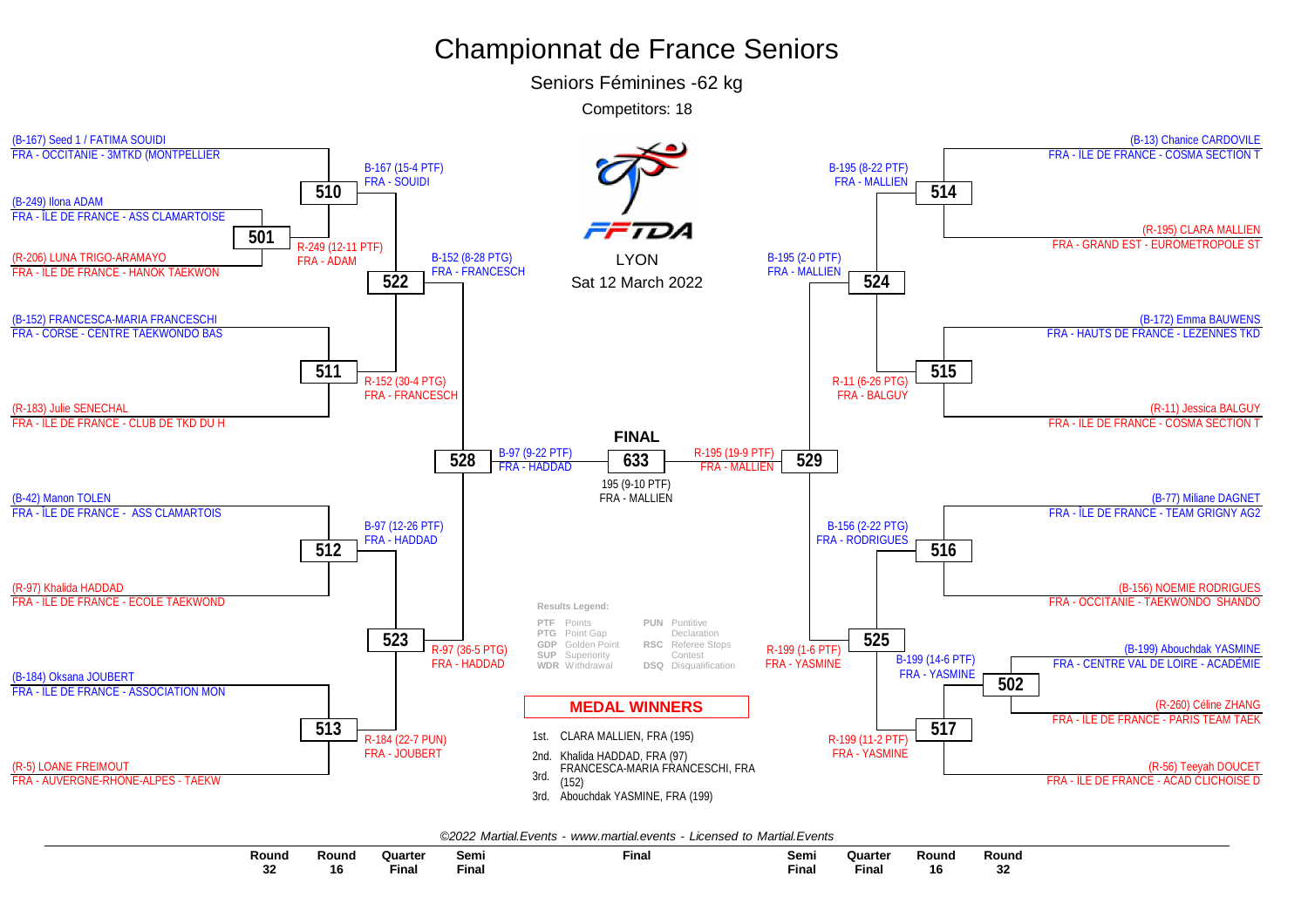Seniors Féminines -67 kg

Competitors: 12

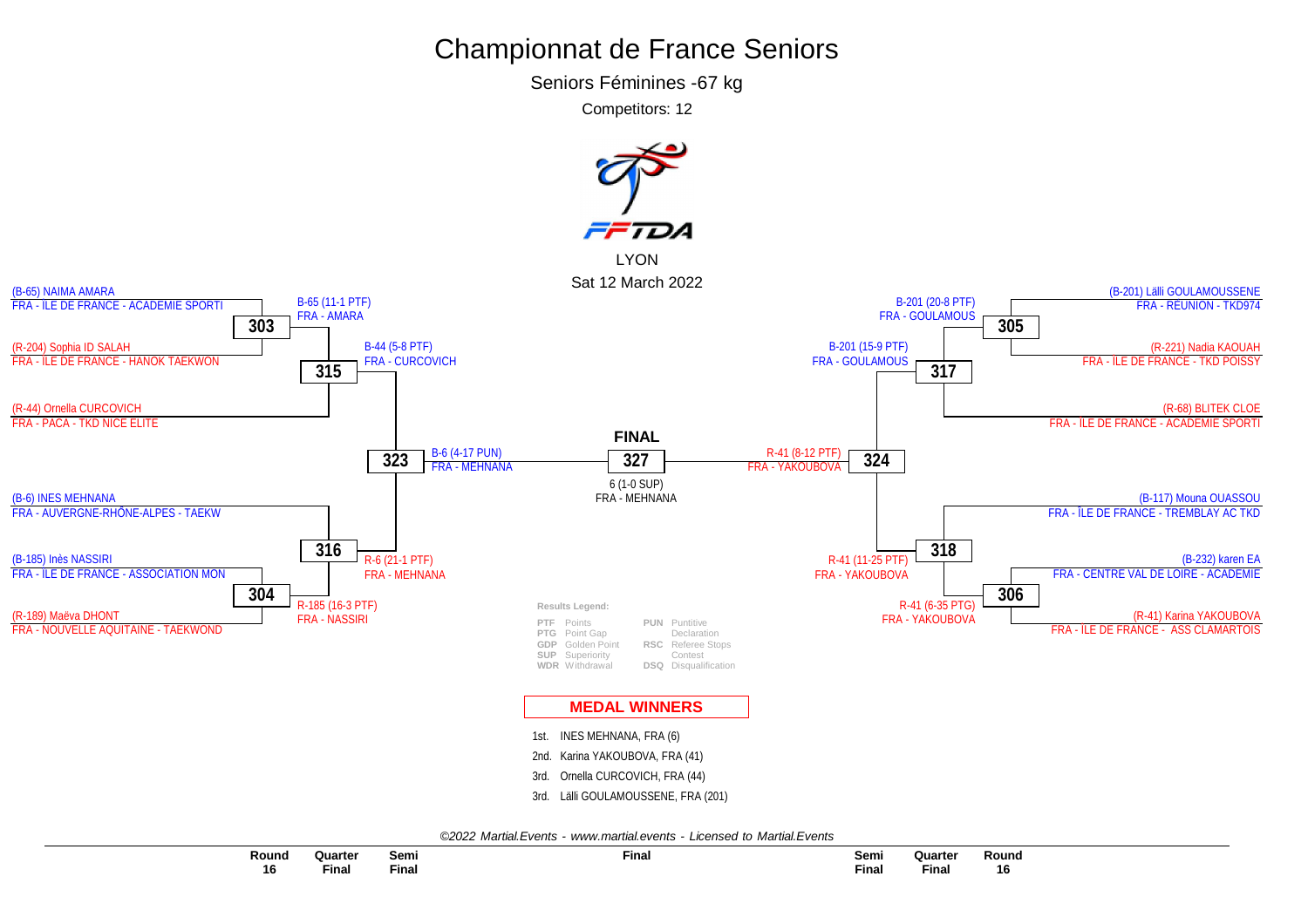Seniors Féminines -73 kg

Competitors: 3



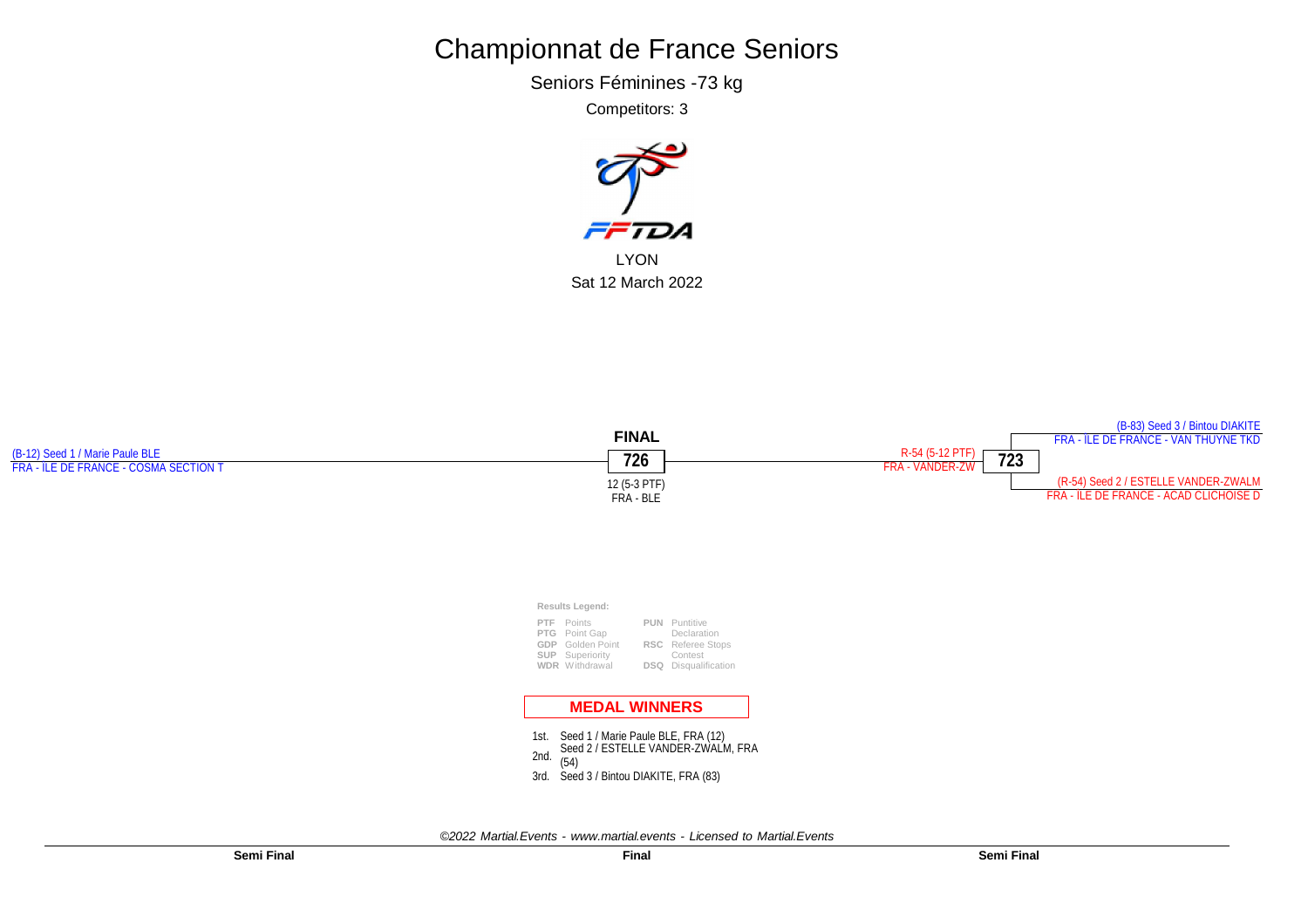Seniors Masculins +87 kg

Competitors: 10

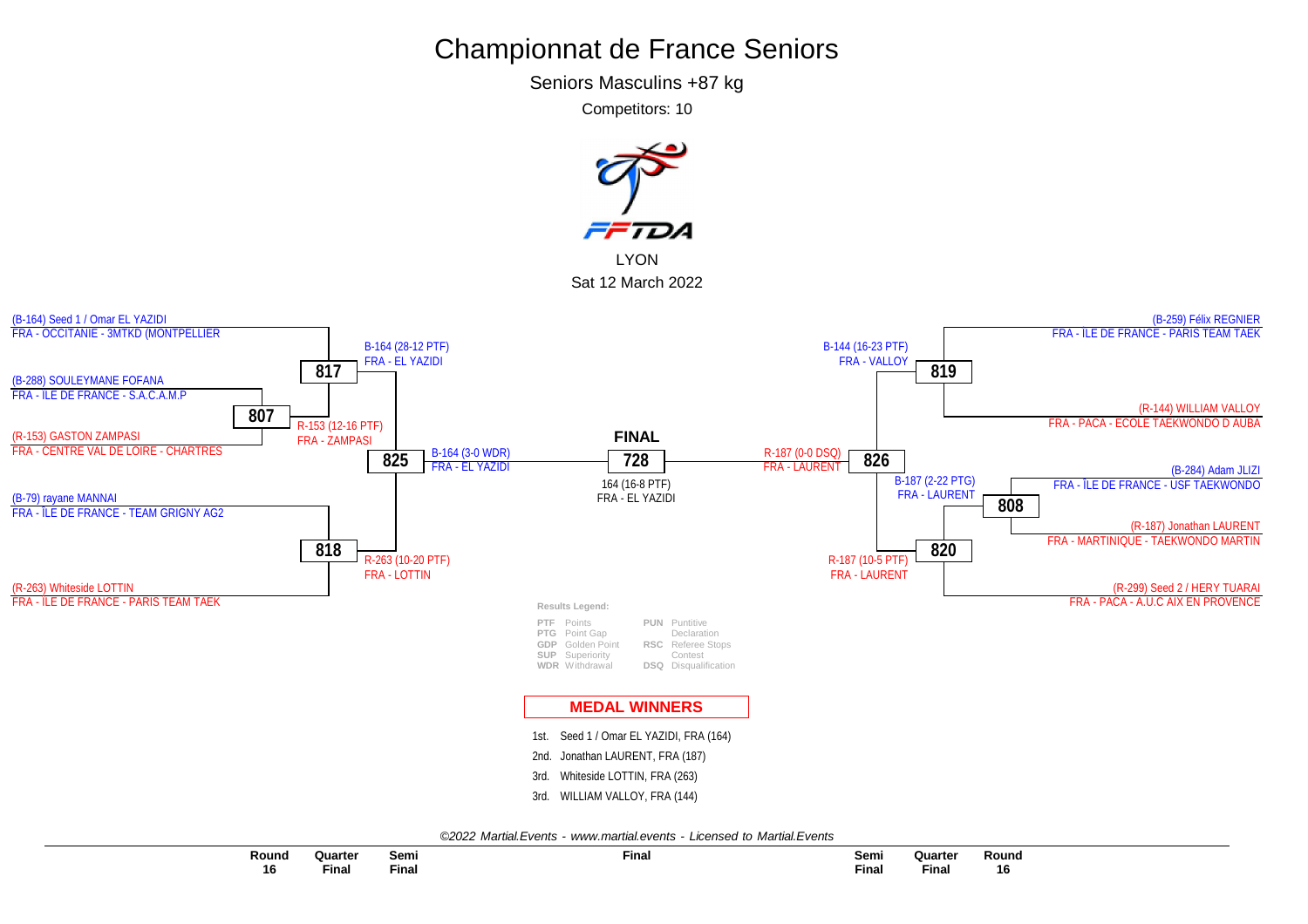Seniors Masculins -54 kg



|--|

| Round         | Rounc | Quarter           | Semi  | Fina | Semi | Quarte | Round | Round         |
|---------------|-------|-------------------|-------|------|------|--------|-------|---------------|
|               |       |                   |       |      |      |        |       |               |
| $\sim$<br>-34 | 16    | $- \cdot$<br>Fina | Final |      | Fina | Final  | 16    | $\sim$<br>-34 |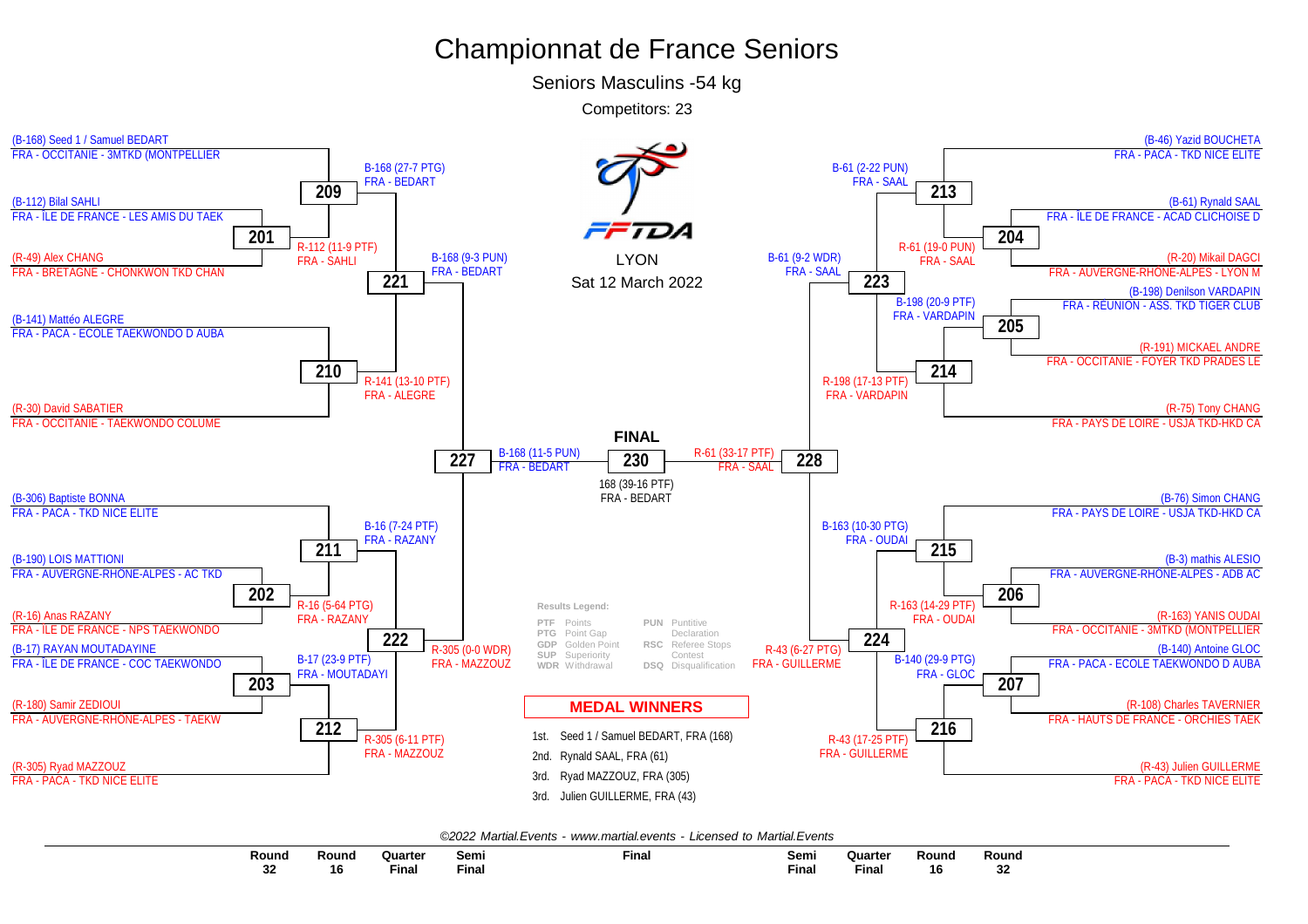Seniors Masculins -58 kg



|--|

| Round               | Round | <b>Quarte</b>      | Semi  | <b>Final</b> | Semi         | Quarter                                                                         | Round | Round |
|---------------------|-------|--------------------|-------|--------------|--------------|---------------------------------------------------------------------------------|-------|-------|
|                     |       |                    |       |              |              | the contract of the contract of the contract of the contract of the contract of |       |       |
| nn.<br>ےد<br>$\sim$ | 16    | $- \cdot$<br>Final | Final |              | <b>Final</b> | <b>Final</b>                                                                    | 16    | 32    |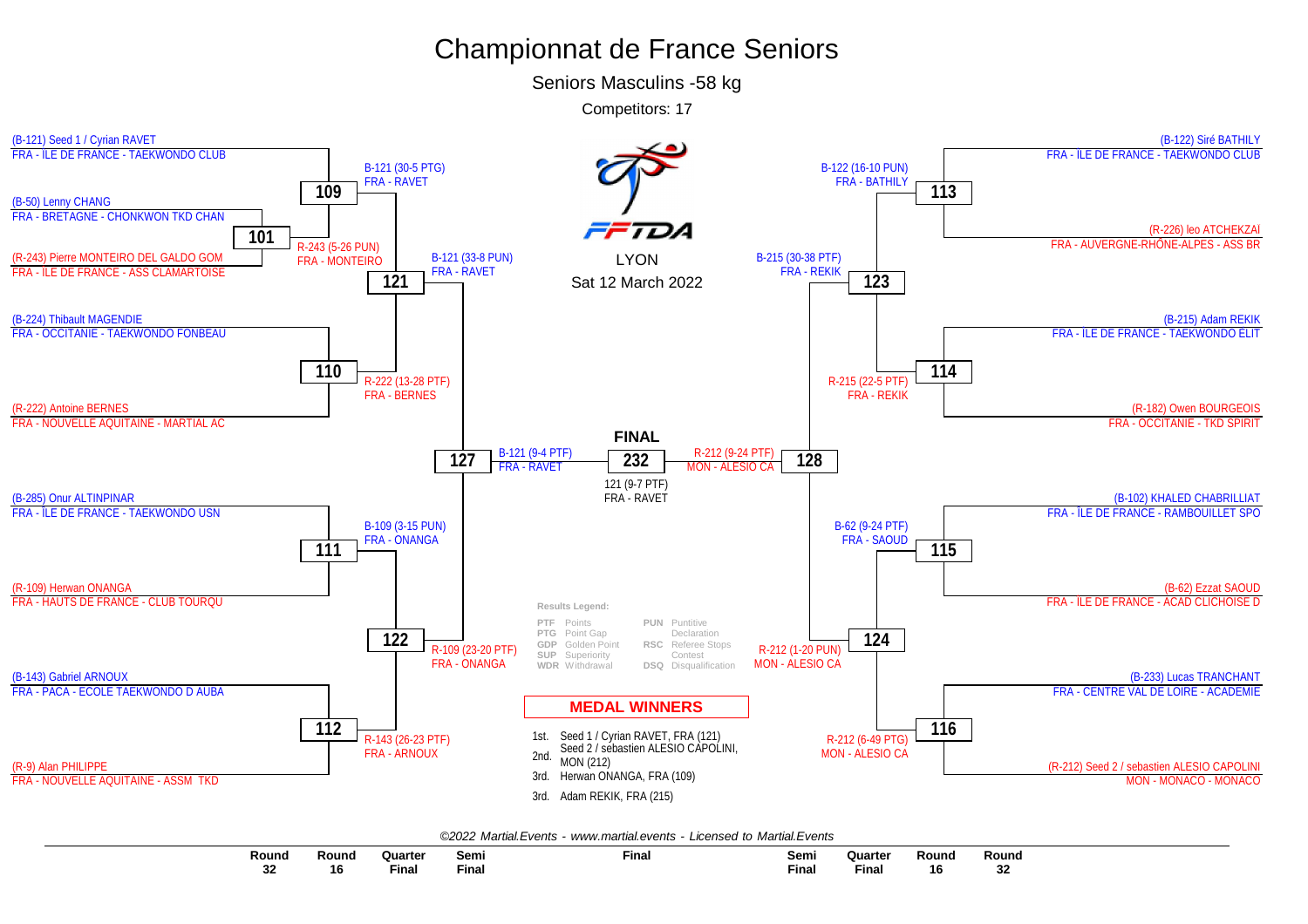

| Round       | Round | Quarter | Semi        | Final<br>the contract of the contract of the contract of | Semi         | <b>Quarter</b> | Round | Round        |
|-------------|-------|---------|-------------|----------------------------------------------------------|--------------|----------------|-------|--------------|
| $\sim$<br>æ | 16    | ™⊾      | --<br>Final |                                                          | <b>Final</b> | гша            |       | $\sim$<br>34 |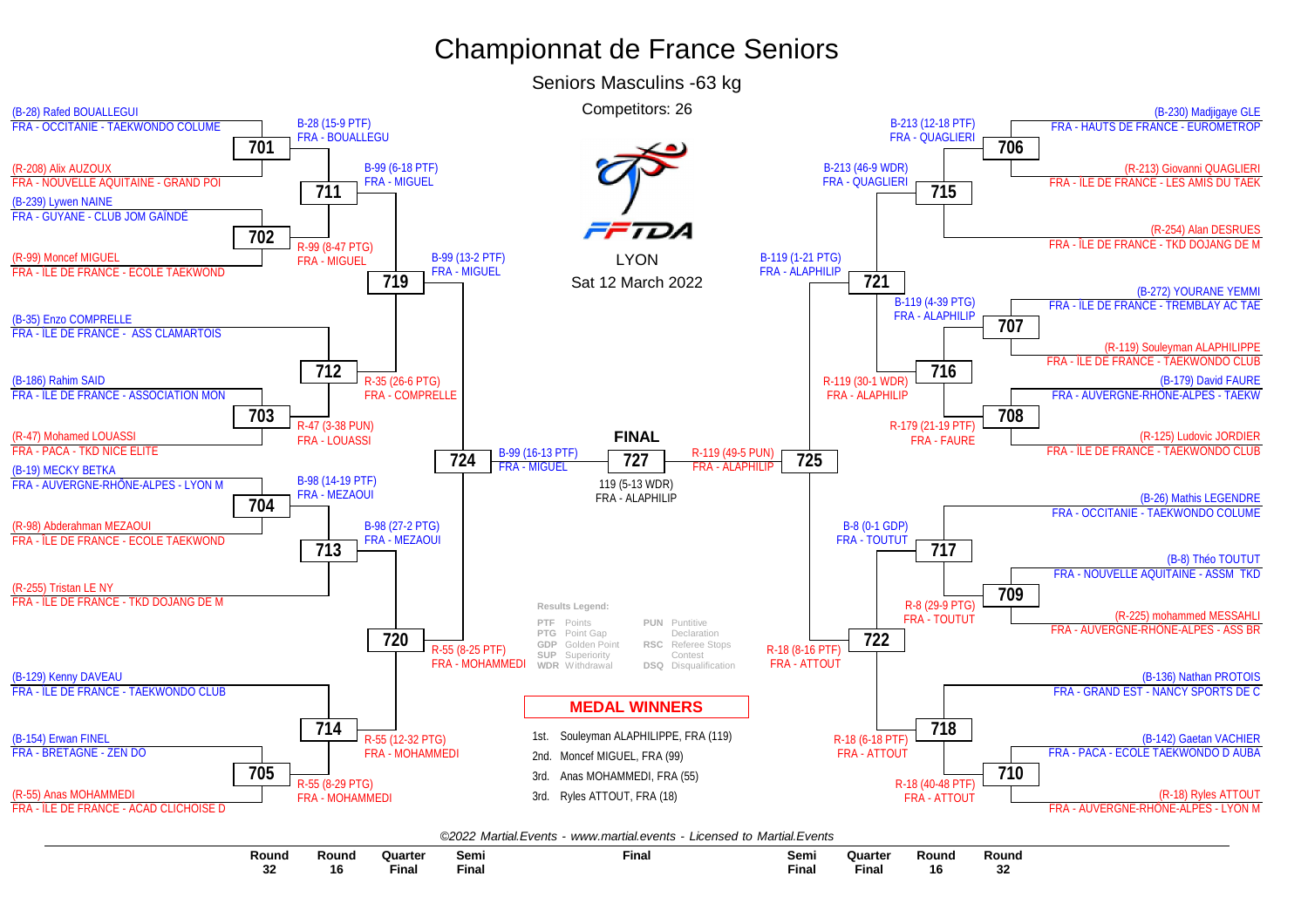Seniors Masculins -68 kg



|  |  | ©2022 Martial.Events - www.martial.events - Licensed to Martial.Events |  |  |  |  |
|--|--|------------------------------------------------------------------------|--|--|--|--|
|--|--|------------------------------------------------------------------------|--|--|--|--|

| Round           | Round | Quarter            | Semi  | <b>Final</b> | Semi  | Quarte | Round | Round        |
|-----------------|-------|--------------------|-------|--------------|-------|--------|-------|--------------|
|                 |       |                    |       |              |       |        |       |              |
| --<br>J۷<br>$-$ | 16    | $- \cdot$<br>Final | Final |              | Fina. | Final  | 16    | $\sim$<br>◡▴ |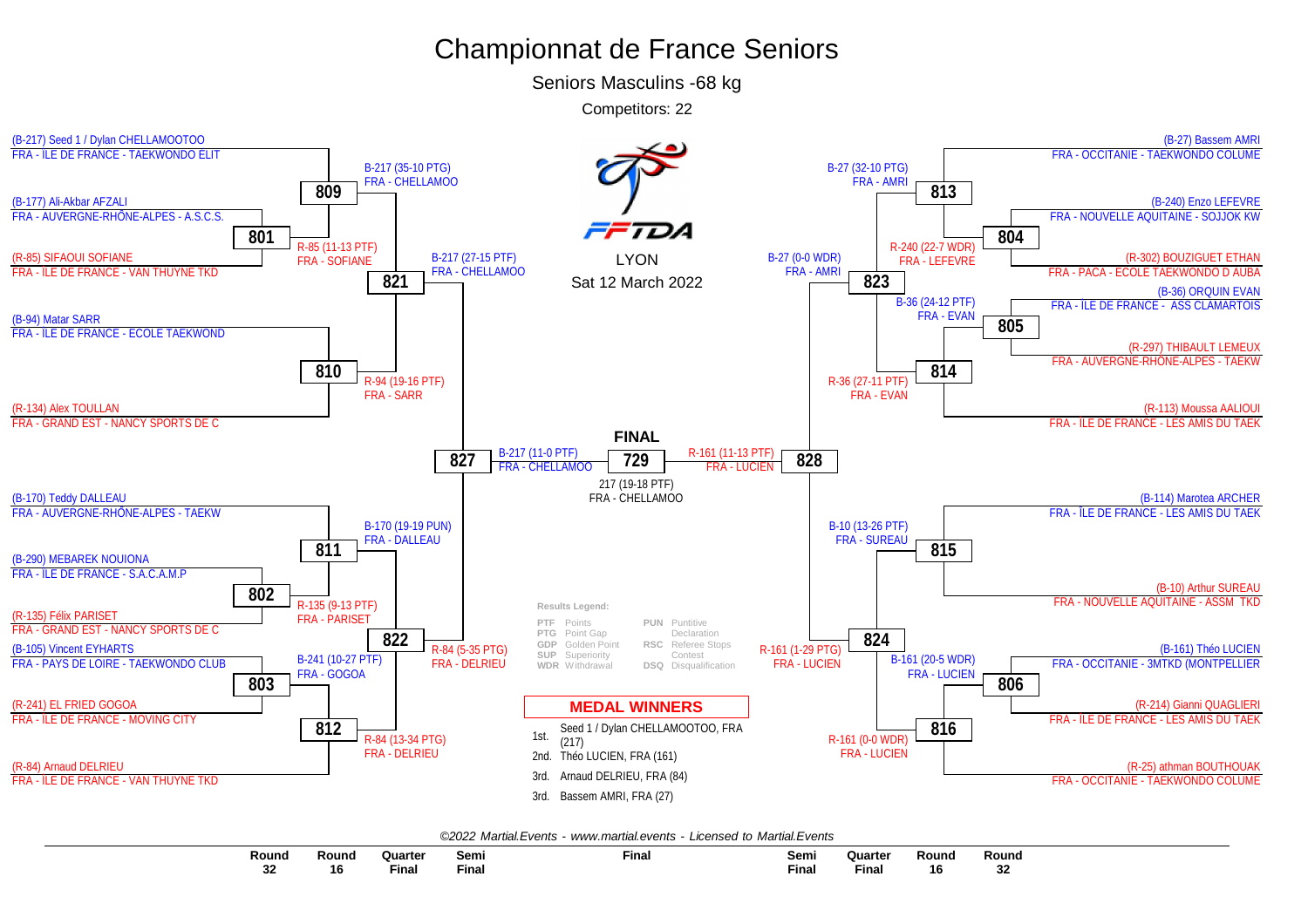Seniors Masculins -74 kg

Competitors: 28



| Round  | Round | રuarte⊧                                                                                            | Semi  | Fina. | Semi         | Quarter                                                                                                               | Rounc' | Rounc     |
|--------|-------|----------------------------------------------------------------------------------------------------|-------|-------|--------------|-----------------------------------------------------------------------------------------------------------------------|--------|-----------|
|        |       | and the state of the state of the state of the state of the state of the state of the state of the |       |       |              | <b>Contract Contract Contract Contract Contract Contract Contract Contract Contract Contract Contract Contract Co</b> |        |           |
| <br>JЕ | 16    | Final                                                                                              | Final |       | <b>Final</b> | <b>Final</b>                                                                                                          | 10     | on.<br>JЪ |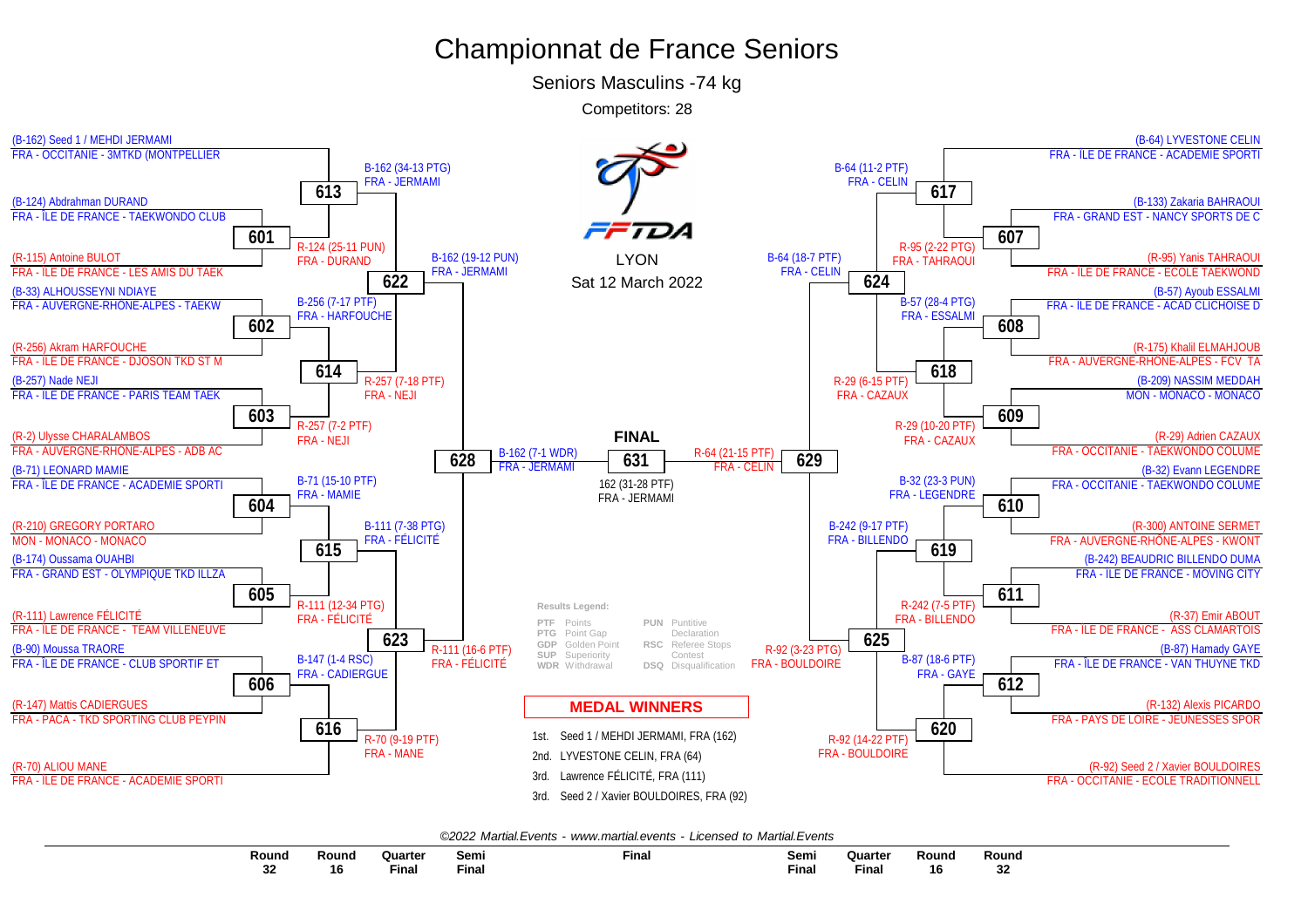Seniors Masculins -80 kg